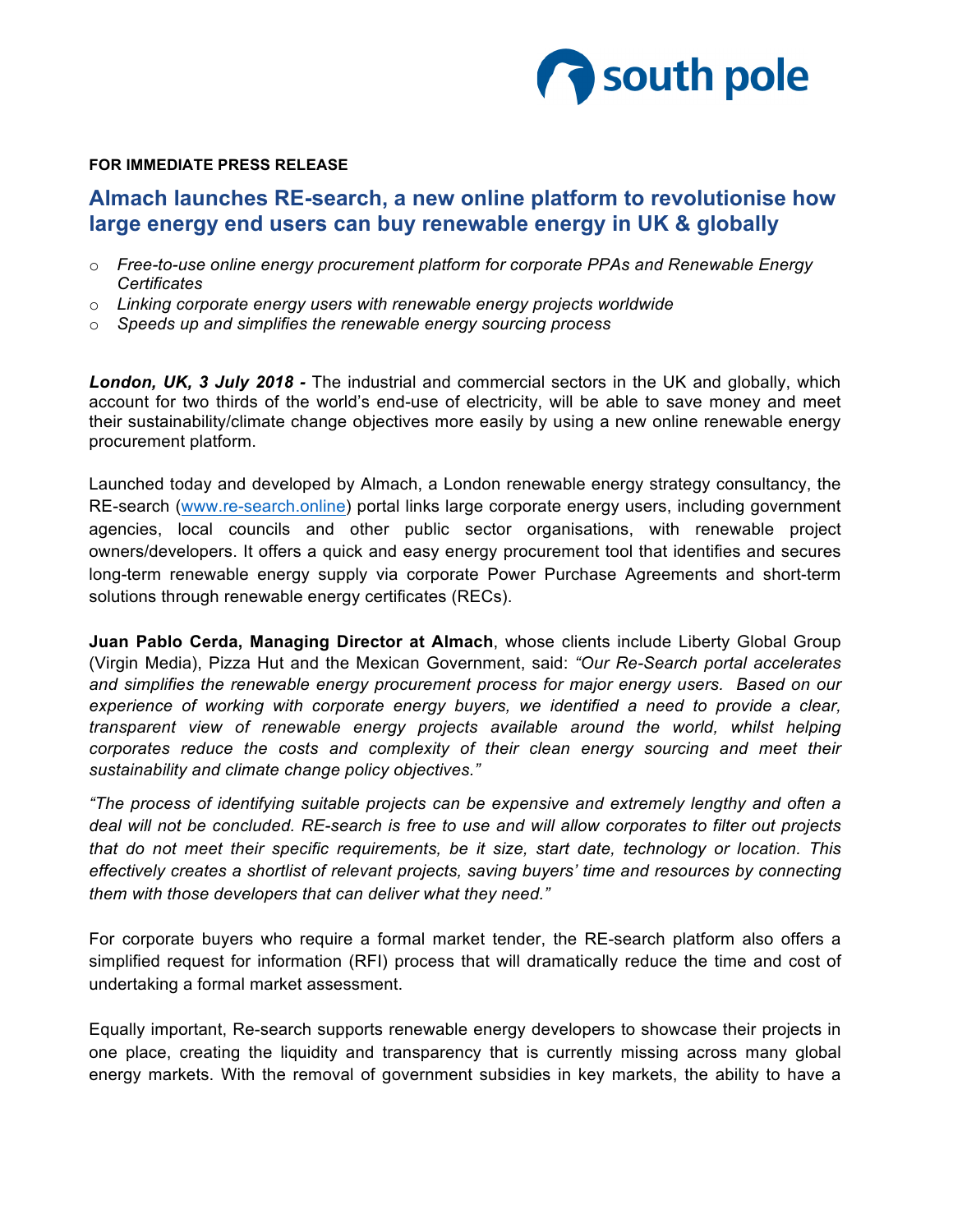

simple, reliable platform to connect with corporates is increasingly a key factor to a project's success.

Juan Pablo Cerda of Almach added: *"We're keen to shake up the way corporates and projects get connected in a very positive way, for both sides of the deal. With more and more large-scale corporates moving to 100% renewables, we will see increased investment in the sector worldwide that will help contribute towards global climate objectives."*

*"Almach has relationships with hundreds of renewable developers worldwide, and the main issue they face is successfully marketing their projects to corporate off-takers and identifying which businesses are serious buyers and which are 'window shopping'. There is also a lack of meaningful data around buying trends available to developers, so this, coupled with direct feedback on the competitiveness of their offering, is very valuable information. RE-search provides a solution."*

To enhance the RE-search offering, Almach is partnering with **South Pole** to provide data and RECs for the portal and with another leading consultancy to provide long-term energy price forecasts. This will allow businesses to quickly build the business case for renewable energy procurement and make informed decisions.

**Renat Heuberger, CEO at South Pole** said: *"As one of the leading developers of RECs projects worldwide, South Pole is pleased to partner with Almach to offer a wide selection of RECs from many countries through the RE-search platform. By gathering PPA and REC solutions in one place, RE-search provides corporates with a streamlined and flexible approach to meeting their renewable energy needs in almost any country in the short and long-term."*

### **### ENDS ###**

**Media Enquiries South Pole** - www.southpole.com / twitter @southpoleglobal Nadia Kahkonen, Head of Communications: +44 (0)20 37052565 / n.kahkonen@southpole.com

**Almach -** www.almach.co.uk / twitter @almachenergy / www.re-search.online Juan Pablo Cerda, Managing Director: +44 (0) 7715 406883 / jp@almach.co.uk Paul Taylor, Taylor Keogh Communications: +44 (0) 20 8392 8250 / paul@taylorkeogh.com

### **About South Pole**

South Pole is a leading provider of global sustainability financing solutions and services. The company has over 200 experts in 16 global offices and has worked with a wide range of public, private and civil society organisations for over a decade. The company's expertise covers project and technology finance, data and advisory on sustainability risks and opportunities, as well as the development of environmental commodities such as carbon credits or renewable energy credits. For more information, visit southpole.com or follow the company on Twitter: @southpoleglobal.